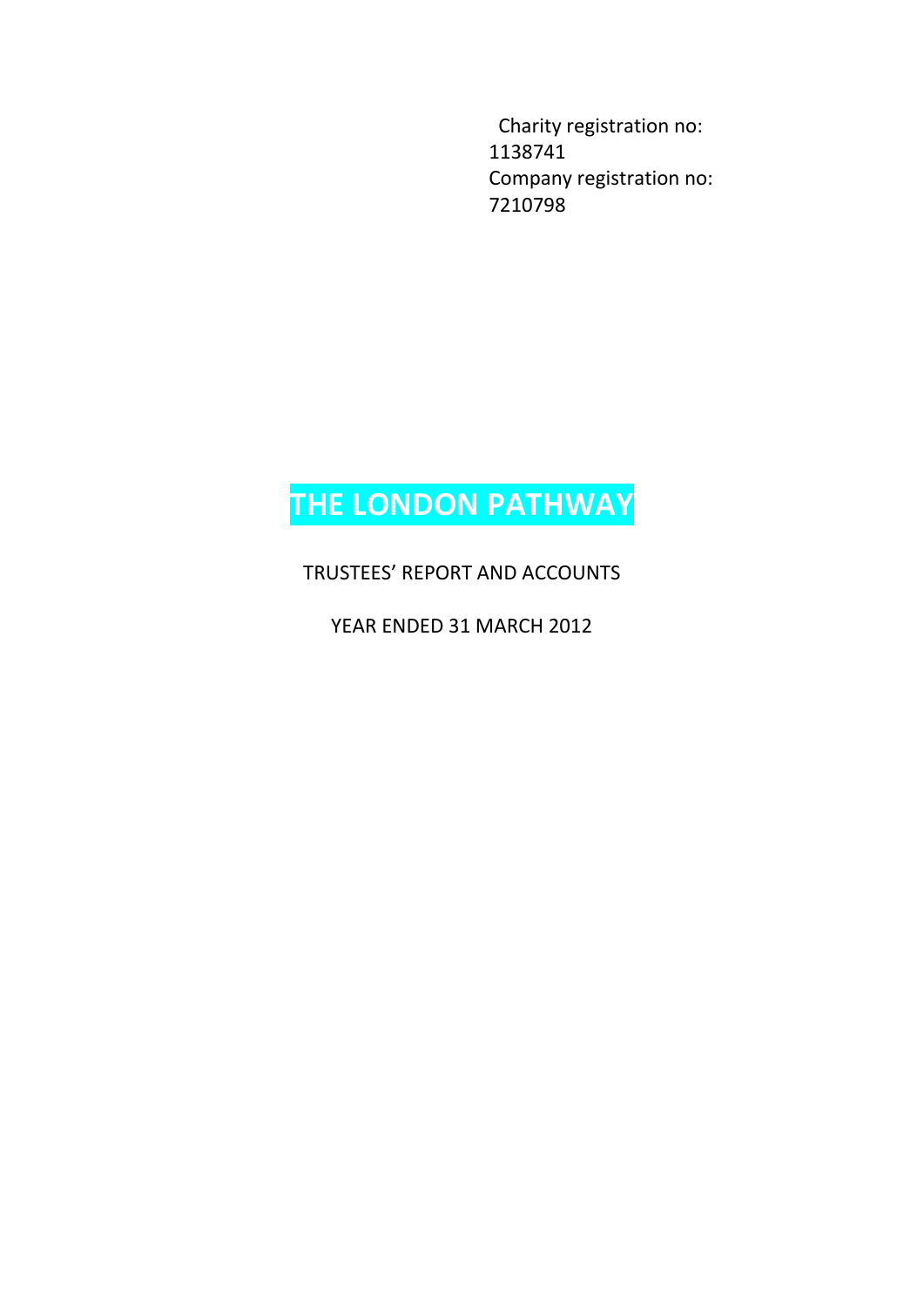## **Financial statements: year ended 31 March 2012**

|                                      | page |
|--------------------------------------|------|
| Legal and Administrative information | 3    |
| Trustees' report                     | 4    |
| Independent Examiner's report        | 7    |
| Statement of financial activities    | 8    |
| <b>Balance sheet</b>                 | 9    |
| Notes to the Financial Statements    | 10   |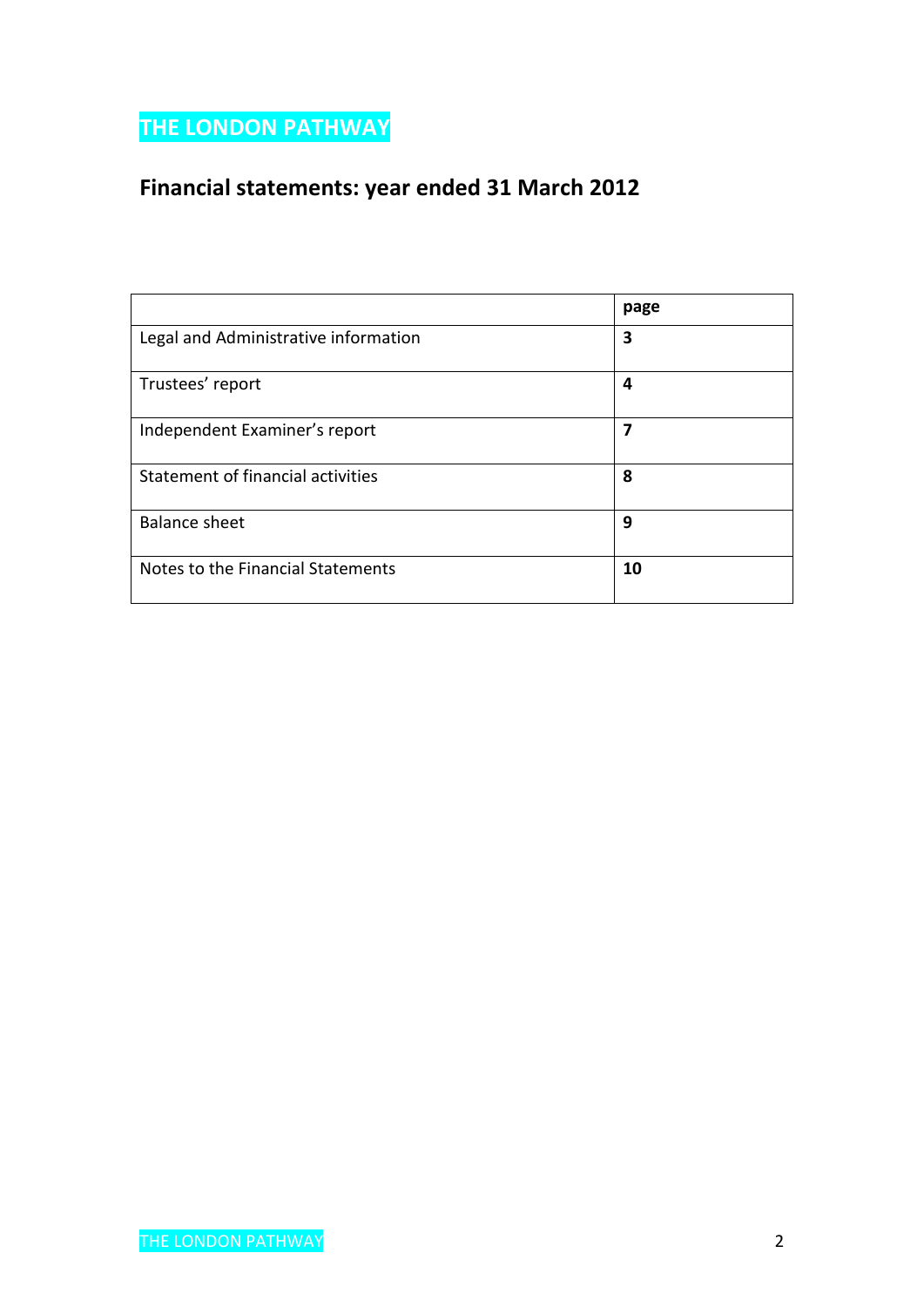### **Reference and Administration Details**

| <b>Charity Name:</b>               | <b>The London Pathway</b> |
|------------------------------------|---------------------------|
| Charity Registered Number: 1138741 |                           |
| Company Registration No:           | 7210798                   |

#### **Address: 5 th Floor East 250 Euston Road London, NW1 2PG**

| <b>Trustee (Director)</b> | Office (if any) | Dates acted if not for whole year |
|---------------------------|-----------------|-----------------------------------|
| name                      |                 |                                   |
| Prof Lord Kakkar          |                 |                                   |
| Prof Aidan Halligan       | Chair           | Appointed 11 Feb 2011             |
| Sir Ian Kennedy           |                 |                                   |
| Mr David Pascall          | Vice Chair      | Appointed 11 Feb 2011             |
| <b>CBE</b>                |                 |                                   |
| Sir Peter Dixon           |                 |                                   |
| Mr Stephen                |                 |                                   |
| Robertson                 |                 |                                   |
| Ms Cathy James            |                 |                                   |

| <b>Bankers:</b>              | The Co-operative Bank - business      |
|------------------------------|---------------------------------------|
|                              | <b>Business Customer Services</b>     |
|                              | PO Box 250                            |
|                              | Skelmersdale                          |
|                              | WN8 6WT                               |
| <b>Independent Examiner:</b> | <b>Janet Hobbs FACPA</b>              |
|                              | JP Hobbs Certified Public Accountants |
|                              | 2 Water Lane                          |
|                              | Sturry                                |
|                              | Kent                                  |
|                              | CT2 0AW                               |
| <b>Chief Executive:</b>      | Mr Alex Bax                           |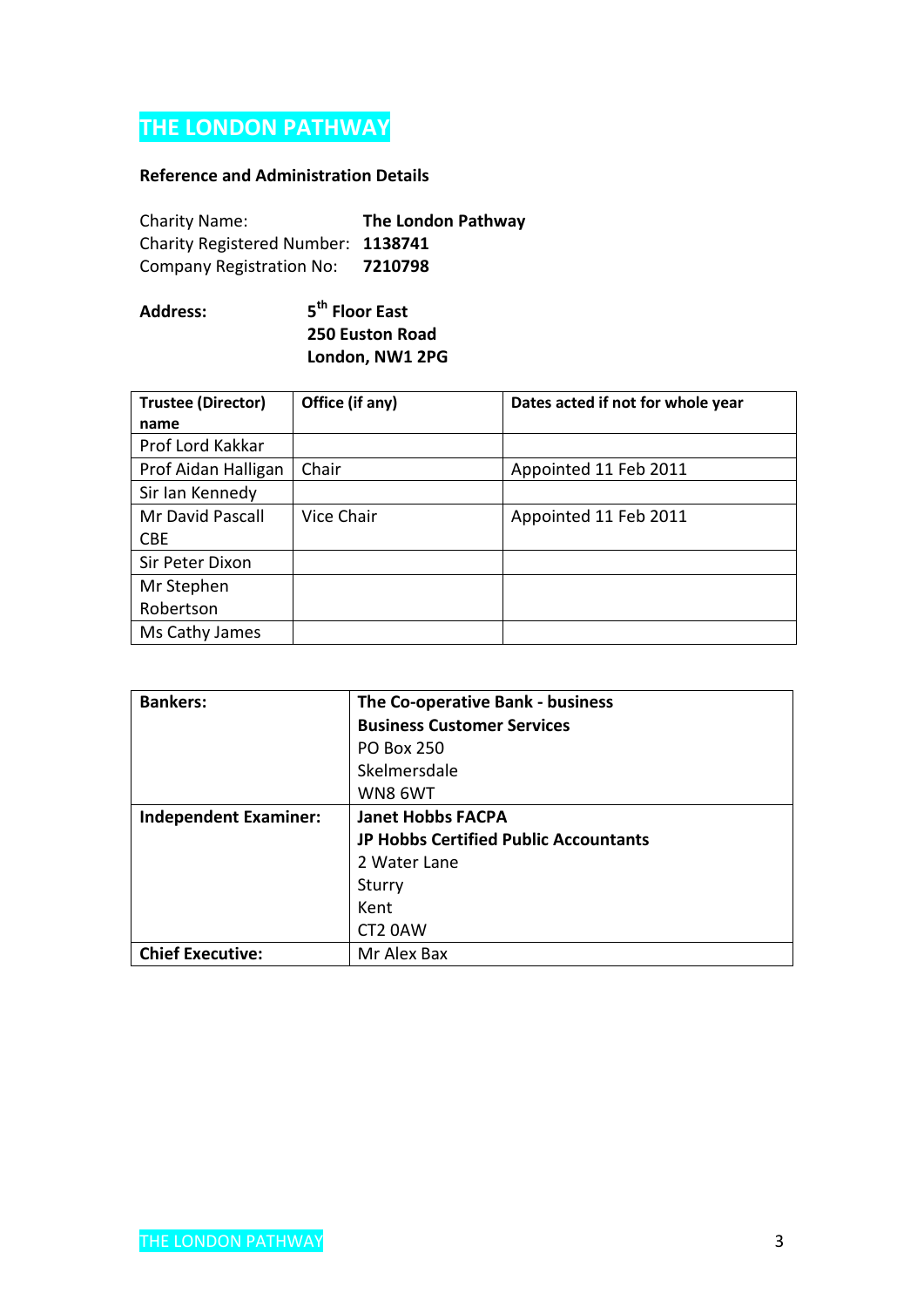### **Trustees Report for the year ended 31 March 2012**

The Trustees of the Charity present their annual report and financial statements for the year ended 31 March 2012.

The accounts have been prepared in accordance with the accounting policies set out in note 1 to the accounts and comply with the charity's governing document, applicable law and the requirements in the Statement of Recommended Practice: 'Accounting and Reporting by Charities' issued in January 2005, and the Companies Act 2006.

### **Governing document**

The Charity is governed by a Memorandum and Articles of Association incorporated on 1 April 2010.

The Charity is constituted as a charitable company limited by guarantee reg. no: 7210798.

### **Objects of the Charity and Principal Activities**

The objects of the Charity are to advance such purposes as are charitable for the advancement of healthcare for, and for the relief of need of, people often excluded from society, including, but not exclusively, homeless people, alcoholics, drug users and those suffering from mental or physical health problems (excluded people) by, but not exclusively: a) - the development of targeted healthcare and nursing support for excluded people; b) - the provision of follow-up support after their discharge from hospital; and c) - the provision of healthcare-related education and training for excluded people and for staff and volunteers working with excluded people

### **Summary of the main activities undertaken for the public benefit in relation to these objects**

The main activities during 2011-12 have been:

- providing support to homeless patients admitted to University College London Hospital during 2011-12, consolidating the service there and securing funding for its work to continue
- publishing the needs assessments at the Royal London and Brighton and Sussex hospitals following which we introduced a fifteen months randomized controlled trial funded by National Institute for Health Research at the Royal London hospital in partnership with Barts and the London NHS Trust, and began work to introduce the second randomised controlled trial at Brighton and Sussex hospital
- securing funding to expand our model to more London hospitals in 2012/13
- training our first Care Navigator at UCLH and recruiting two more former homeless people as trainees to work with us – their role in mentoring, assisting and advocating homeless patients during their hospital stay is proving invaluable
- publishing and launching the first set of Homeless Health Standards for Commissioners and Service in partnership with the Faculty for Homeless Health and the College of Medicine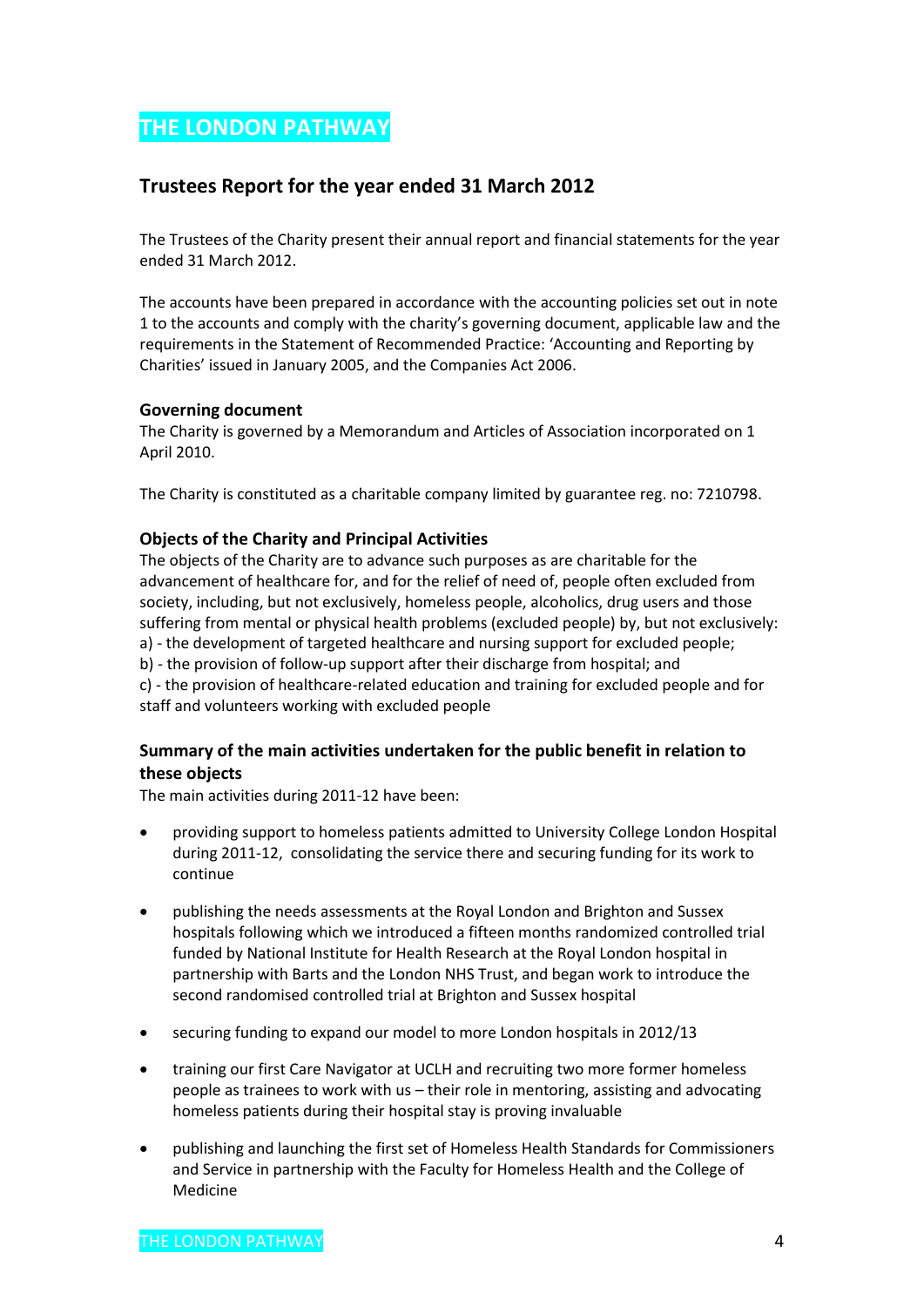commissioning, in partnership with UCLH, a feasibility study for the first Medical Respite Care Facility which will be published in spring 2012.

### **Organisation structure**

The London Pathway is represented by an honorary group of high profile patrons, managed by a number of Trustees, and administered by officers who deal with the operation of the charitable company. The trustees meet quarterly, the first meeting was held in February 2011 and any new trustees will be appointed with the agreement of the current trustees. No new trustees were appointed in 2011/12.

### **Achievements**

In our second year of operation we have:

- o run our core service supporting homeless patients in UCLH throughout 2011-12 and have secured funding to continue this work for the next 12 months
- o published needs assessments for the Royal London and Brighton and Sussex hospitals
- $\circ$  in partnership with Barts and the London NHS Trust, introduced a fifteen month controlled trial of the service in the Royal London hospital funded by National Institute for Health Research
- o in partnership with Barts and the London NHS Trust, started work to introduce a fifteen month controlled trial of the service in the Brighton and Sussex hospital funded by National Institute for Health Research
- o started work to take the London Pathway service to more London hospitals the Royal Free, Guys and St Thomas's and King's College
- $\circ$  secured a significant grant from the Oak Foundation which is spread over four years – the first instalment was paid in February 2012, and the bulk of this (£175,000) is being treated as deferred income in these accounts
- o secured a significant grant from the Worshipful Company of Leathersellers which is spread over four years – the first instalment was paid at the end of November 2011, and the unspent balance £13,334 is being treated as deferred income in these accounts
- $\circ$  supported the launch of the Faculty of Homeless Health, in partnership with the new College of Medicine, and published and launched professional standards for health services for homeless people for Commissioners and Service Providers
- $\circ$  trained our first formerly homeless person to work with us as trainee Care Navigator, and recruited two more, one of whom started with us in March 2012
- $\circ$  in partnership with UCLH, commissioned a feasibility study for a London Pathway medical respite care centre which will be published in June 2012
- $\circ$  secured funding for 2012/13 from the Mayor of London to help spread the Pathway services in London and to support the initial work to develop and promote the concept of a Pathway Medical Respite Centre
- o secured funding for 2012/13 from the Department of Health to refresh the Standards for Commissioners and Service Providers, to develop the work of the Faculty of Homeless Health further to include other socially excluded groups and to involve service users in the development of that work.

### **Review of financial position**

The gross incoming resources for the year amounted to: £272,874, (£189,550 restricted and £83,324 unrestricted). The associated expenditure for the year was £270,183, (£201,800 restricted and £68,383 unrestricted). This gives a balance of £2,691 (a balance of £14,941 unrestricted funds and a deficit of £12,250 restricted funds). The deficit on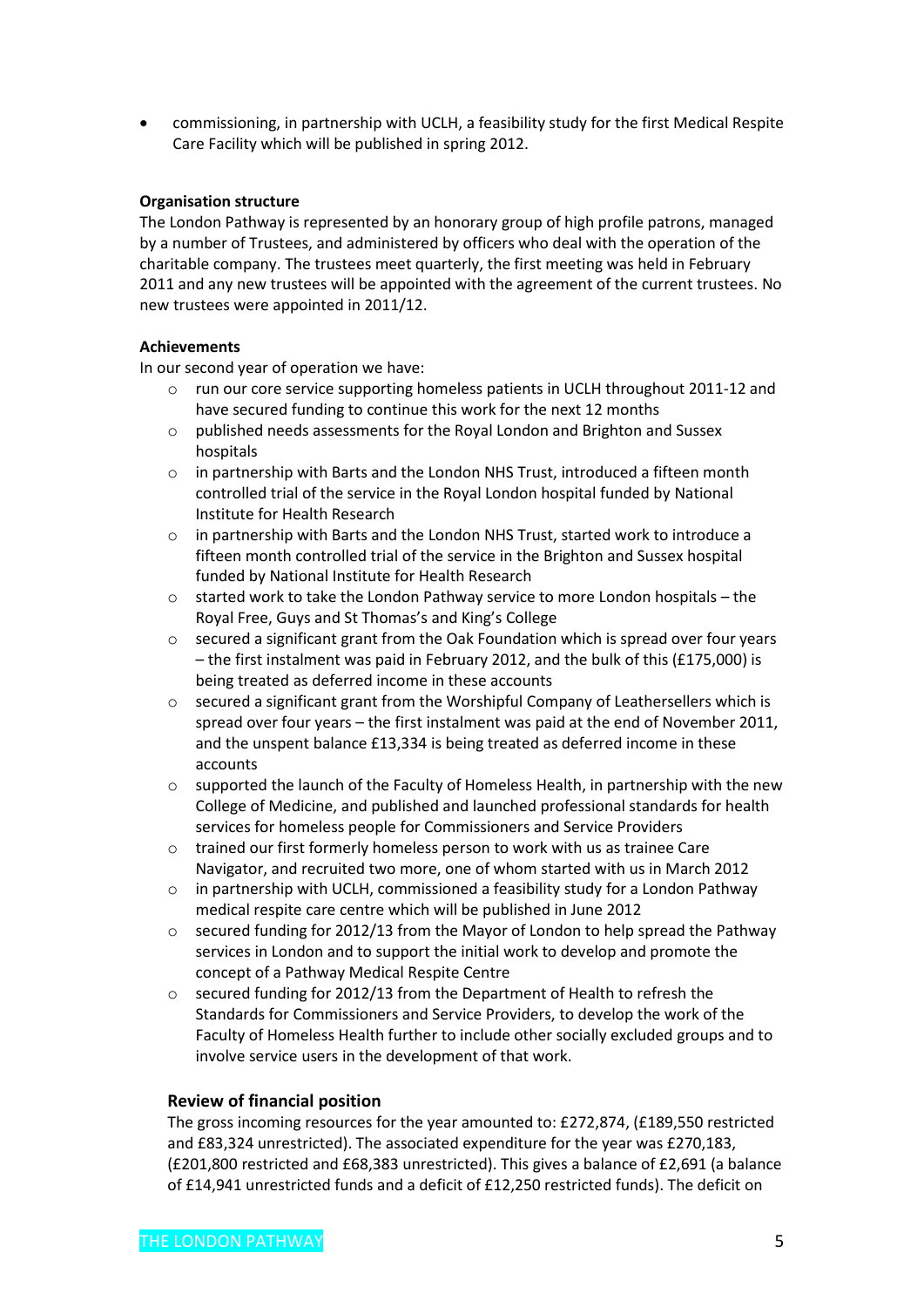restricted funds for 2011/12 is eradicated by the restricted reserve brought forward from 2010/11, leaving a reserves balance of £22,637 unrestricted to be brought forward. Therefore the remaining reserve carried forward to 2012/13 is £37,578 all unrestricted.

The principal sources of funds in 2011-12 were:

| The Health Foundation, via UCLH Charities - part of first year of two | £111,284 |
|-----------------------------------------------------------------------|----------|
| year grant (restricted)                                               |          |
| The London Housing Foundation $-$ year 2 of a three year grant        | £55,000  |
| (unrestricted)                                                        |          |
| National Institute for Health Research, via Barts and the London      | £27,600  |
| University NHS Trust - part of two year award (restricted)            |          |
| The Oak Foundation - year 1 of a four year grant (unrestricted -      | £25,000  |
| £200,000 pro-rata)                                                    |          |
| Worshipful Company of Leathersellers - year 1 of a four year grant    | £6,666   |
| (restricted - £20,000 pro-rata)                                       |          |
| Brighton and Sussex University Hospitals NHS Trust - for a needs      | £20,000  |
| assessment (restricted)                                               |          |
| Barts and the London NHS Trust – for a needs assessment (restricted)  | £24.000  |

More than 85% (£231,058) of the expenditure can be attributed directly to the London Pathway's core activities, with £30,152 related to support work and £8,973 related to governance costs for the charity.

### **Reserves policy**

It is the policy of the charity to aim to maintain unrestricted reserves, which are the free reserves of the charity at a level which equates to six months of basic overheads. This provides sufficient funds to cover management, administration and support cost and to respond to emergency situations.

Signed on behalf of the Trustees:

**Professor Aidan Halligan** Chair of the London Pathway

Date: 16 July 2012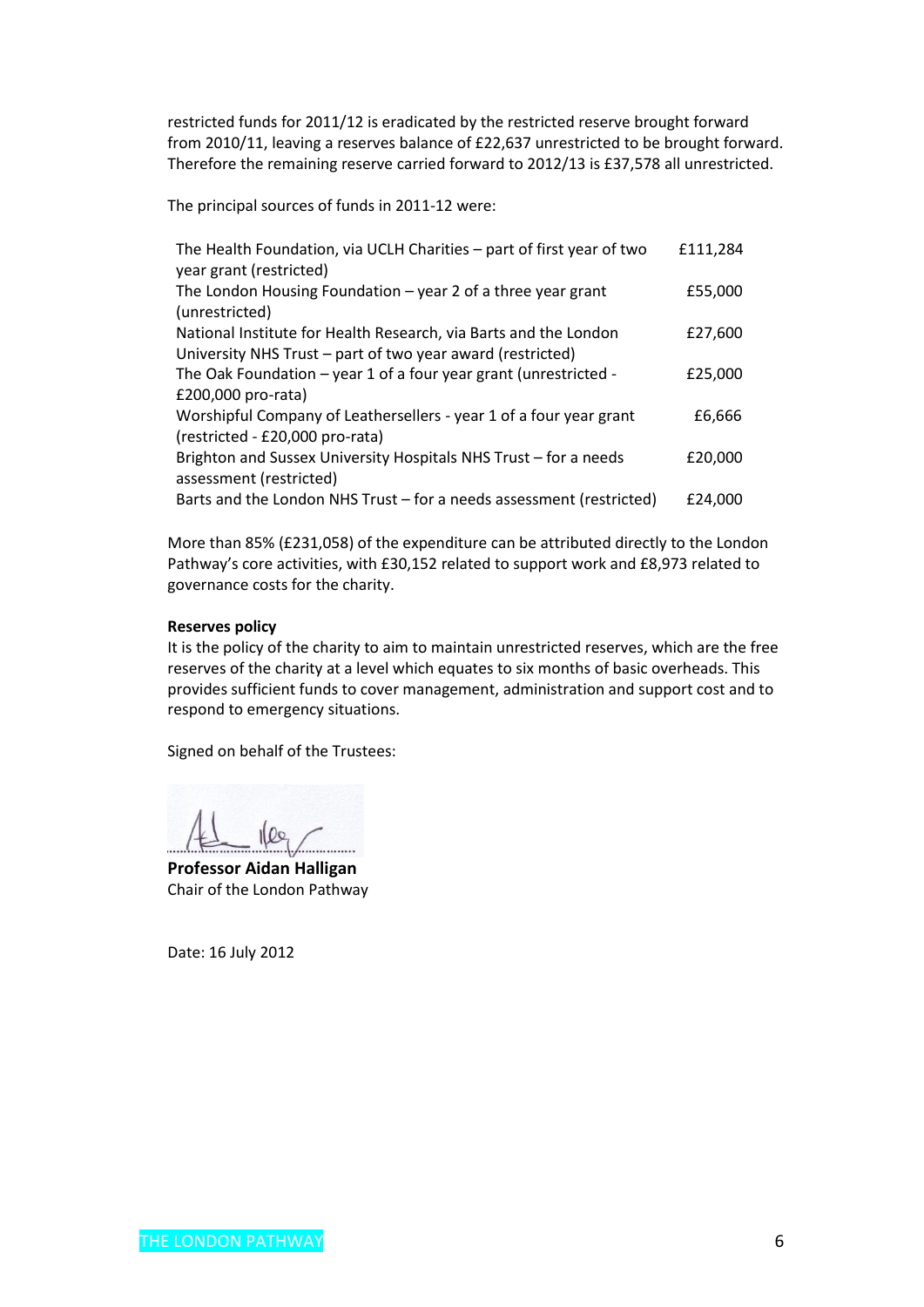### **Independent Examiner's Report to the Trustees of the London Pathway**

We have pleasure in presenting the enclosed financial statements which have been prepared under the accounting policies set out on pages 10 - 13.

### *Respective responsibilities of the trustees and accountants*

The charity's trustees are responsible for the preparation of the financial statements. It is our responsibility to form an independent opinion, based on our examination of the records and without carrying out an audit, on those statements and to report our opinion to you.

### *Opinion*

In our opinion the financial statements give a true and fair view of the state of affairs of the charity as at  $31^{st}$  March 2012 and of its incoming resources and application of resources in the year then ended and have been properly prepared in accordance with the Charities Act 2011.



**Janet Hobbs FACPA** J P Hobbs Certified Public Accountants 2 Water Lane Sturry **Canterbury** Kent CT2 0AW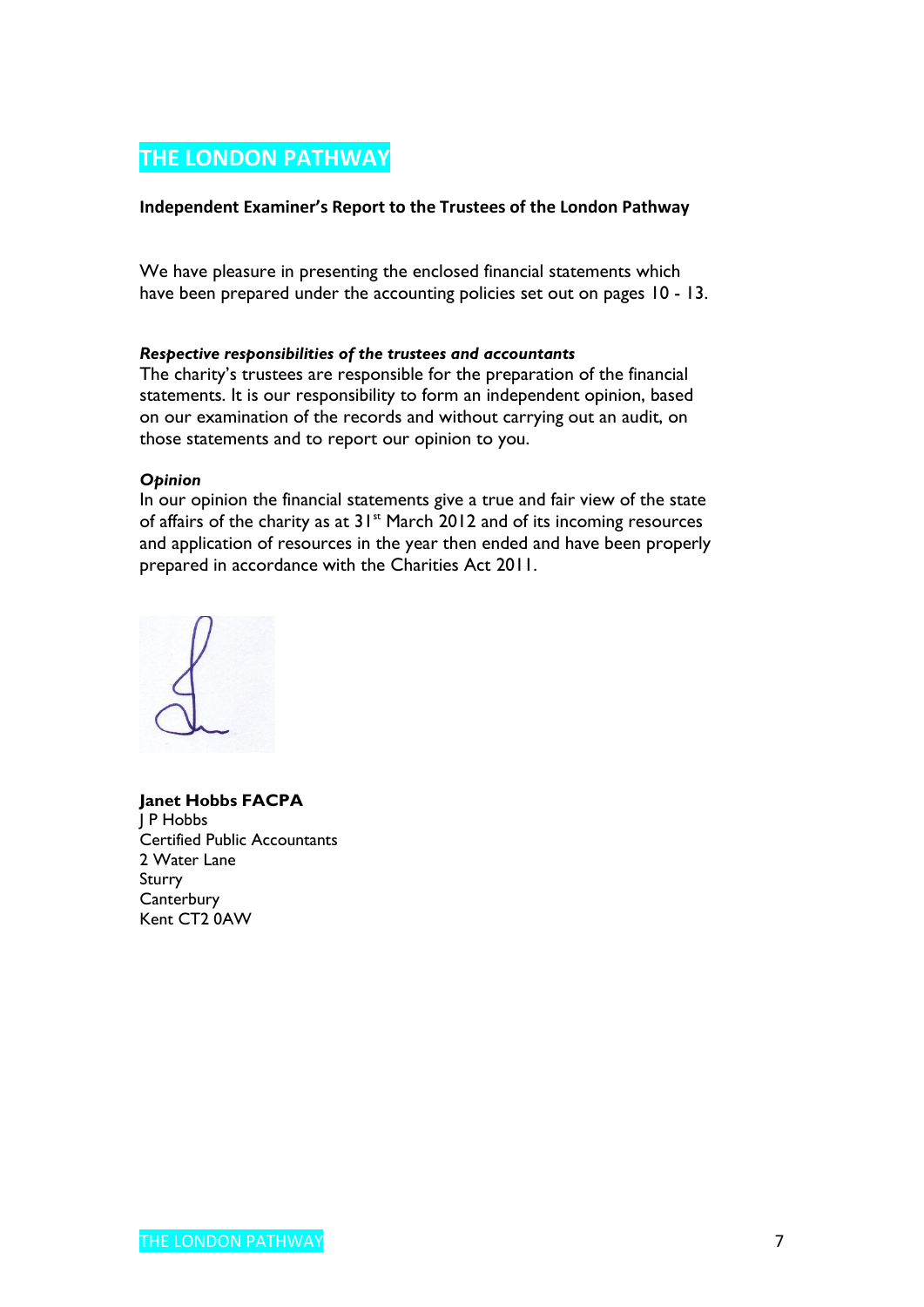### **Statement of Financial Activities: year ended 31 March 2012**

| <b>Notes</b>                             | <b>Unrestricted</b><br>funds £ | <b>Restricted</b><br>funds £ | <b>Total</b><br>2012<br>£ | <b>Total</b><br>2011<br>£ |  |
|------------------------------------------|--------------------------------|------------------------------|---------------------------|---------------------------|--|
| <b>INCOMING RESOURCES</b>                |                                |                              |                           |                           |  |
| Incoming resources from generated funds: |                                |                              |                           |                           |  |
| <b>Donations</b>                         | 991                            |                              | 991                       | 1,000                     |  |
| <b>Grants</b>                            | 80,000                         | 145,550                      | 225,550                   | 55,000                    |  |
| <b>Activities for generating funds:</b>  |                                |                              |                           |                           |  |
| <b>Fundraising</b>                       |                                |                              |                           | 0                         |  |
| Investment income - bank interest        | 139                            |                              | 139                       | 17                        |  |
| Incoming resources from charitable       |                                |                              |                           |                           |  |
| activities<br>$\overline{2}$             | 2,194                          | 44,000                       | 46,194                    | 16,000                    |  |
| <b>Total incoming resources</b>          | 83,324                         | 189,550                      | 272,874                   | 72,017                    |  |
| <b>RESOURCES EXPENDED</b>                |                                |                              |                           |                           |  |
| Charitable activities                    | 59,410                         | 201,800                      | 261,210                   | 27,899                    |  |
| Governance costs                         | 8,973                          |                              | 8,973                     | 9,231                     |  |
| <b>Total resources expended</b>          | 68,383                         | 201,800                      | 270,183                   | 37,130                    |  |
| Net incoming resources before transfers: | 14,941                         | (12, 250)                    | 2,691                     | 34,887                    |  |
| Gross transfers between funds            |                                |                              |                           | 0                         |  |
| Net movement in funds for the year       | 14,941                         | (12, 250)                    | 2,691                     | 34,887                    |  |
| <b>Total funds brought forward</b>       | 22,637                         | 12,250                       | 34,887                    | 0                         |  |
| <b>Total funds carried forward</b>       | 37,578                         |                              | 37,578                    | 34,887                    |  |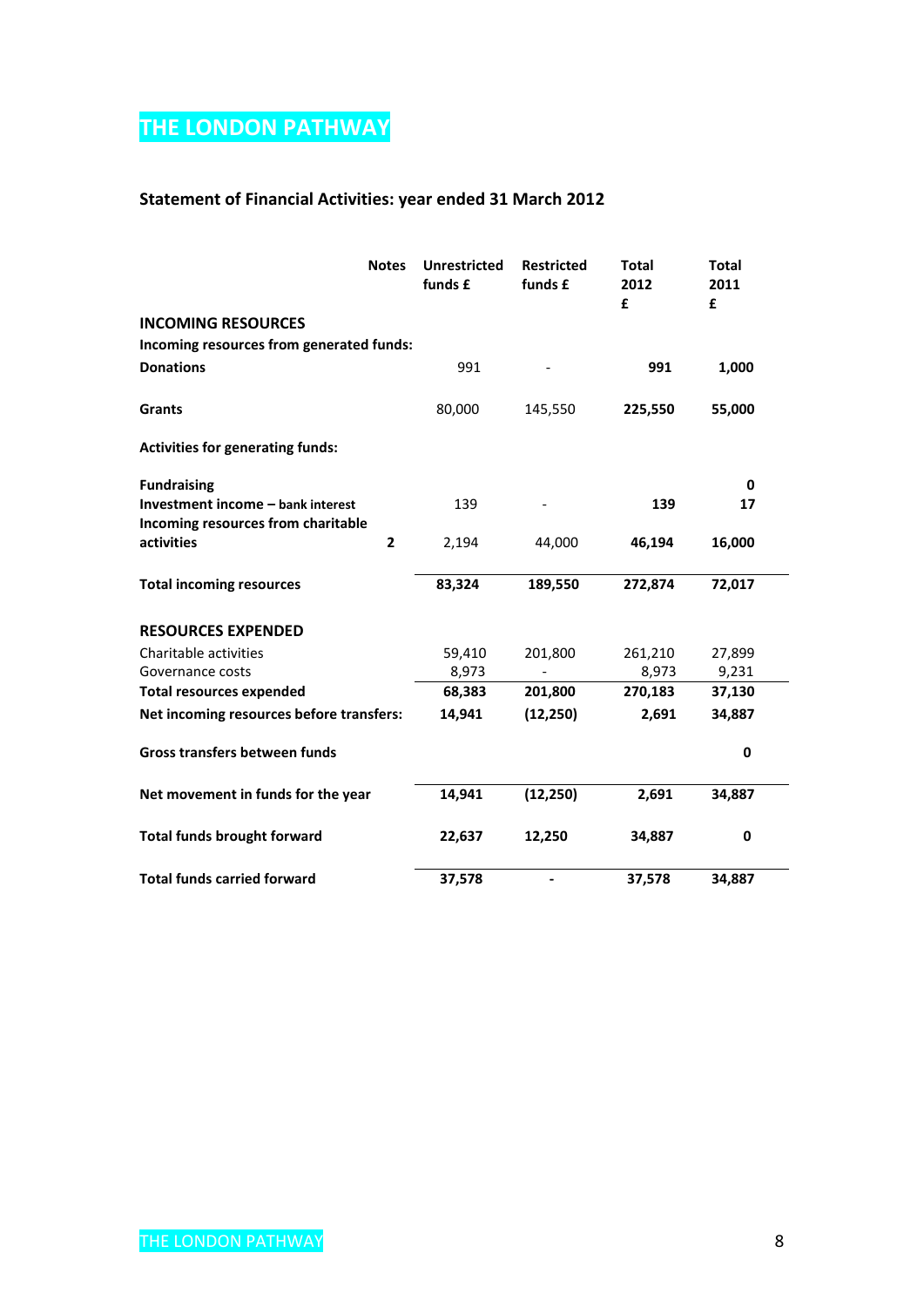### **Balance Sheet as at 31 March 2012**

|                                                             | <b>Notes</b> |                                          | 2012                                   |            |           | 2011   |
|-------------------------------------------------------------|--------------|------------------------------------------|----------------------------------------|------------|-----------|--------|
|                                                             |              | <b>Unrestricted</b><br><b>Funds</b><br>£ | <b>Restricted</b><br><b>Funds</b><br>£ | Total<br>£ | £         | £      |
| <b>Fixed Assets</b>                                         |              |                                          |                                        |            |           |        |
| <b>Current Assets</b>                                       |              |                                          |                                        |            |           |        |
| Debtors and<br>Prepayments                                  |              |                                          | 48,283                                 | 48,283     |           |        |
| Cash at bank and in<br>hand                                 |              | 232,245                                  | 3,923                                  | 236,168    | 89,689    |        |
| <b>Total current</b><br>assets                              |              | 232,245                                  | 52,206                                 | 284,451    | 89,689    |        |
| <b>Creditors: amounts</b><br>falling due within<br>one year | 8            | (194, 667)                               | (52, 206)                              | (246, 873) | (54, 802) |        |
| <b>Net current assets</b>                                   |              | 37,578                                   |                                        | 37,578     |           | 34,887 |
| <b>Total assets</b>                                         |              |                                          |                                        | 37,578     |           | 34,887 |
| <b>Funds of the Charity</b>                                 |              |                                          |                                        |            |           |        |
| <b>Unrestricted Funds</b>                                   | 9            | 37.578                                   |                                        | 37,578     |           | 22,637 |
| <b>Restricted Funds</b>                                     | 10           |                                          |                                        |            |           | 12,250 |
| <b>Total Funds</b>                                          | 11           | 37,578                                   |                                        | 37,578     |           | 34,887 |

For the year ended 31 March 2012 the company was entitled to exemption under section 477 of the Companies Act 2006 relating to small companies.

Director's responsibilities;

- The members have not required the company to obtain an audit of its accounts for the year in question in accordance with section 476,
- The directors acknowledge their responsibilities for complying with the requirements of the Act with respect to accounting records and the preparation of accounts

These accounts have been prepared in accordance with the provisions applicable to companies subject to the small companies' regime.

These financial statements were approved by the Board of Trustees for issue on 16 July 2012 and signed on its behalf by:

 $100$ 

**Professor Aidan Halligan Chair**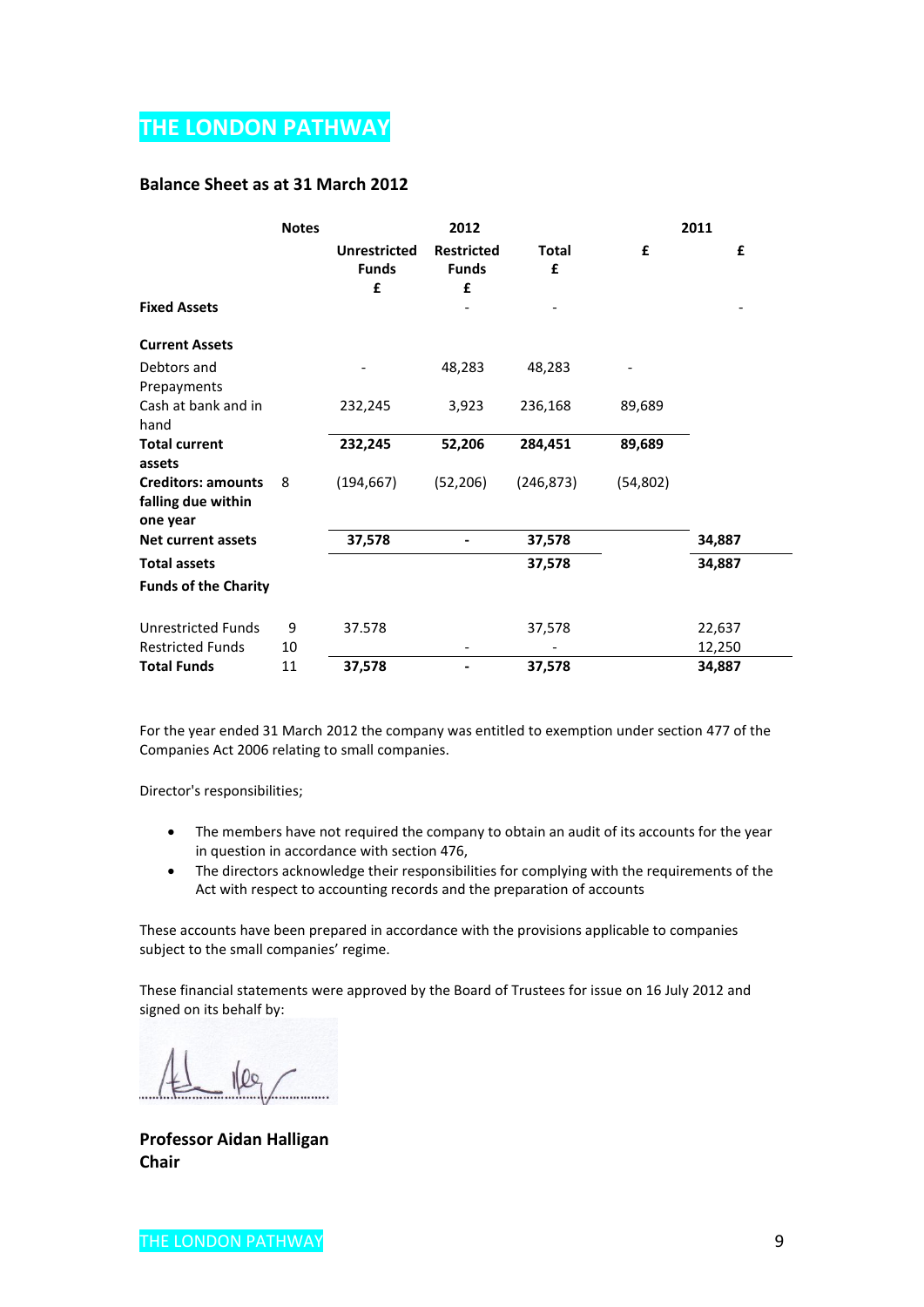### **Notes to the Financial Statements for year ended 31 March 2012**

### **1. Accounting Policies**

The principal accounting policies adopted in the preparation of the financial statements have been consistently applied and follow the recommendation in the Accounting and Reporting by Charities – Statement of Recommended Practice 2005. A summary of the more important accounting policies which have been applied are set out below:

- a) Basis of accounting: these financial statements have been prepared in accordance with the historical cost convention.
- b) Incoming resources: Grants made towards the cost of a specific year are included in the statement of financial activities on an accruals basis. Other donations are included as received. Investment income – bank interest receivable is included as received.
- c) Resources expended: these are recognised in the period in which they were incurred. Resources expended include VAT which cannot be recovered, and are allocated to the particular activity where the cost relates directly to that activity.
- d) Unrestricted funds: these are donations and other incoming resources receivable or generated for the objects of the Charity with out further detailed specified purpose and are available for general funds.
- e) Restricted funds: these are to be used for detailed specific purposes as laid down by the donor.

|                                      | <b>Unrestricted</b> | <b>Restricted</b> | 2012    | 2011           |
|--------------------------------------|---------------------|-------------------|---------|----------------|
|                                      | Funds £             | <b>Funds £</b>    | Total £ | <b>Total £</b> |
| Grants                               |                     |                   |         |                |
| 2010 Andy Ludlow                     |                     |                   |         | 25,000         |
| Homelessness Award                   |                     |                   |         |                |
| London Housing Foundation            | 55,000              |                   | 55,000  | 30,000         |
| The Oak Foundation                   | 25,000              |                   | 25,000  |                |
| The Worshipful Company of            |                     | 6,666             | 6,666   |                |
| Leathersellers                       |                     |                   |         |                |
| National Institute for Health        |                     | 27,600            | 27,600  |                |
| Research via Barts and the           |                     |                   |         |                |
| <b>London NHS Trust</b>              |                     |                   |         |                |
| The Health Foundation (via           |                     | 111,284           | 111,284 |                |
| <b>UCLH Charities)</b>               |                     |                   |         |                |
| <b>Total grants</b>                  | 80,000              | 145,550           | 225,550 | 55,000         |
| <b>Charitable Activities</b>         |                     |                   |         |                |
| <b>Brighton and Sussex NHS Trust</b> |                     | 20,000            | 20,000  | 10,000         |
| Barts and the London NHS Trust       |                     | 24,000            | 24,000  | 6,000          |
| <b>Total charitable activities</b>   |                     | 44,000            | 44,000  | 16,000         |
| Total                                | 80,000              | 189,550           | 269,550 | 71,000         |

### **2. Incoming resources**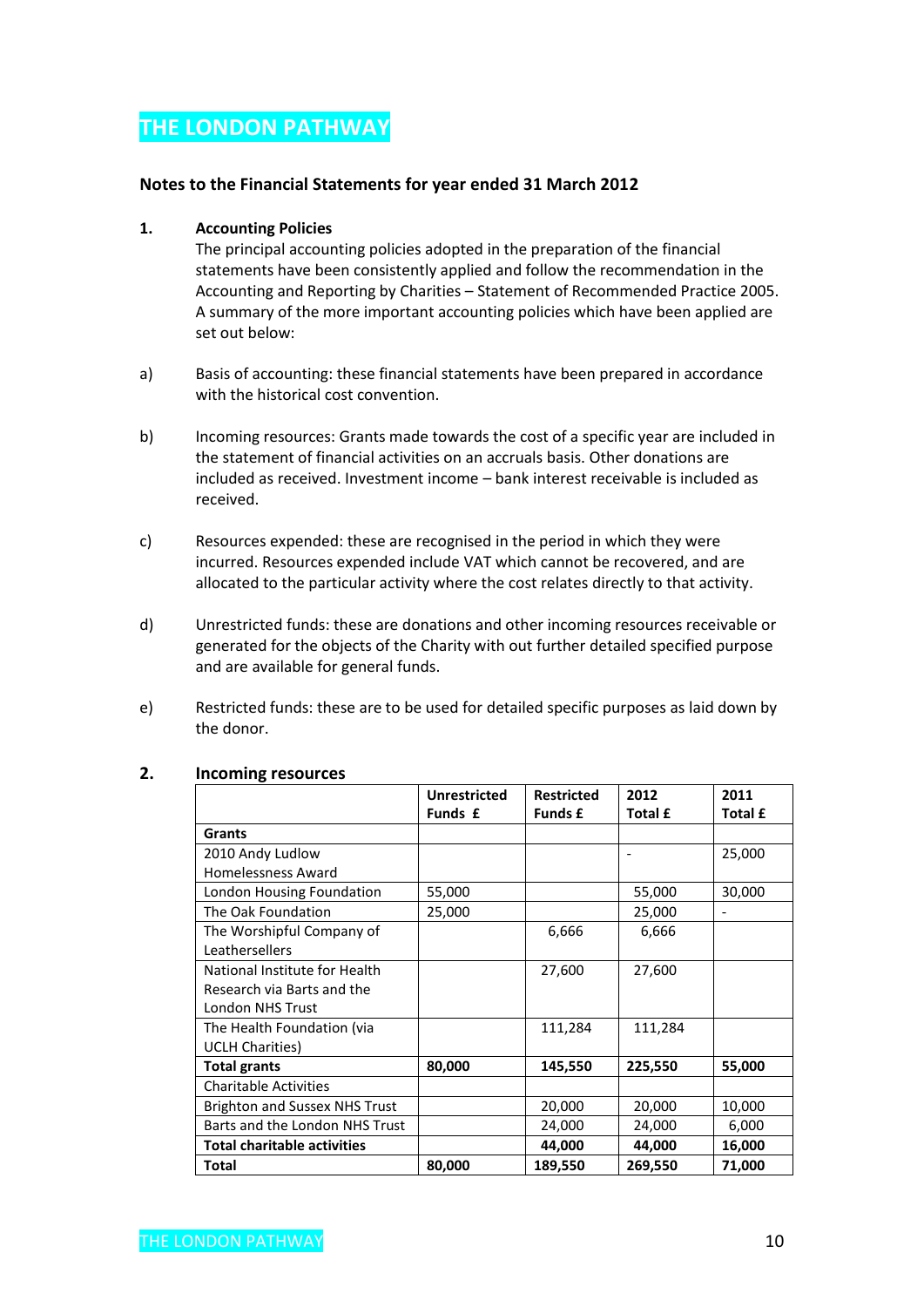### **3. Total resources expended**

|                                      | <b>Unrestricted</b><br><b>Funds</b><br>£ | <b>Restricted</b><br><b>Funds</b><br>£ | 2012<br><b>Total</b><br>£ | 2011<br><b>Total</b><br>£ |
|--------------------------------------|------------------------------------------|----------------------------------------|---------------------------|---------------------------|
| <b>Charitable activities</b>         |                                          |                                        |                           |                           |
| Costs directly allocated to          |                                          |                                        |                           |                           |
| activities                           |                                          |                                        |                           |                           |
| Pay costs                            | 12,221                                   | 152,512                                | 164,733                   | 11,714                    |
| <b>Consultants Fees</b>              | 15,500                                   | 40,463                                 | 55,963                    | 3,750                     |
| Care Navigator expenses              | 789                                      | 419                                    | 1,208                     | 166                       |
| Printing                             | 1,434                                    |                                        | 1,434                     | 1,637                     |
| Patients - costs                     | 2,158                                    |                                        | 2,158                     | 806                       |
| Telephone                            | 1,192                                    |                                        | 1,192                     | 253                       |
| Travel                               | 1,717                                    | 2,653                                  | 4,370                     | 171                       |
| <b>Support costs</b>                 |                                          |                                        |                           |                           |
| Pay costs                            | 21,415                                   | 4,466                                  | 25,881                    | 8,931                     |
| <b>Staff Training</b>                | 1,039                                    | 1,287                                  | 2,326                     |                           |
| Travel                               |                                          |                                        |                           | 224                       |
| Printing                             | 552                                      |                                        | 552                       |                           |
| Catering                             | 891                                      |                                        | 891                       | 245                       |
| Volunteer expenses                   | 251                                      |                                        | 251                       |                           |
| Stationery                           | 251                                      |                                        | 251                       | $\overline{2}$            |
| <b>Total costs of activities</b>     | 59,410                                   | 201,800                                | 261,210                   | 27,899                    |
| <b>Governance costs</b>              |                                          |                                        |                           |                           |
| Pay costs                            | 8,483                                    |                                        | 8,483                     | 8,931                     |
| Trustees' Meeting Expenses           | 176                                      |                                        | 176                       |                           |
| Accountancy fee and related<br>costs | 314                                      |                                        | 314                       | 300                       |
| <b>Total Governance costs</b>        | 8,973                                    |                                        | 8,973                     | 9,231                     |
| <b>Total costs</b>                   | 68,383                                   | 201,800                                | 270,183                   | 37,130                    |

### **4. Staff costs**

There was one member of staff directly employed by the Charity in 2011-12, all other staff were contract based staff.

The cost of the three contract based staff (two part time) for the period of the accounts was £137,532. In addition, the Medical Director was seconded to the London Pathway from UCLH Charities for the first half of the year paid for from the Health Foundation funding that was awarded to the London Pathway and UCLH Charities. For the second half of the year the London Pathway became responsible for underpinning the cost of the Medical Director's salary and now reimburses UCLH directly.

### **5. Trustees Expenses**

There were no expenses paid to trustees during 2011-12.

### **6. Fixed Assets**

The Charity has no fixed assets in 2011-12.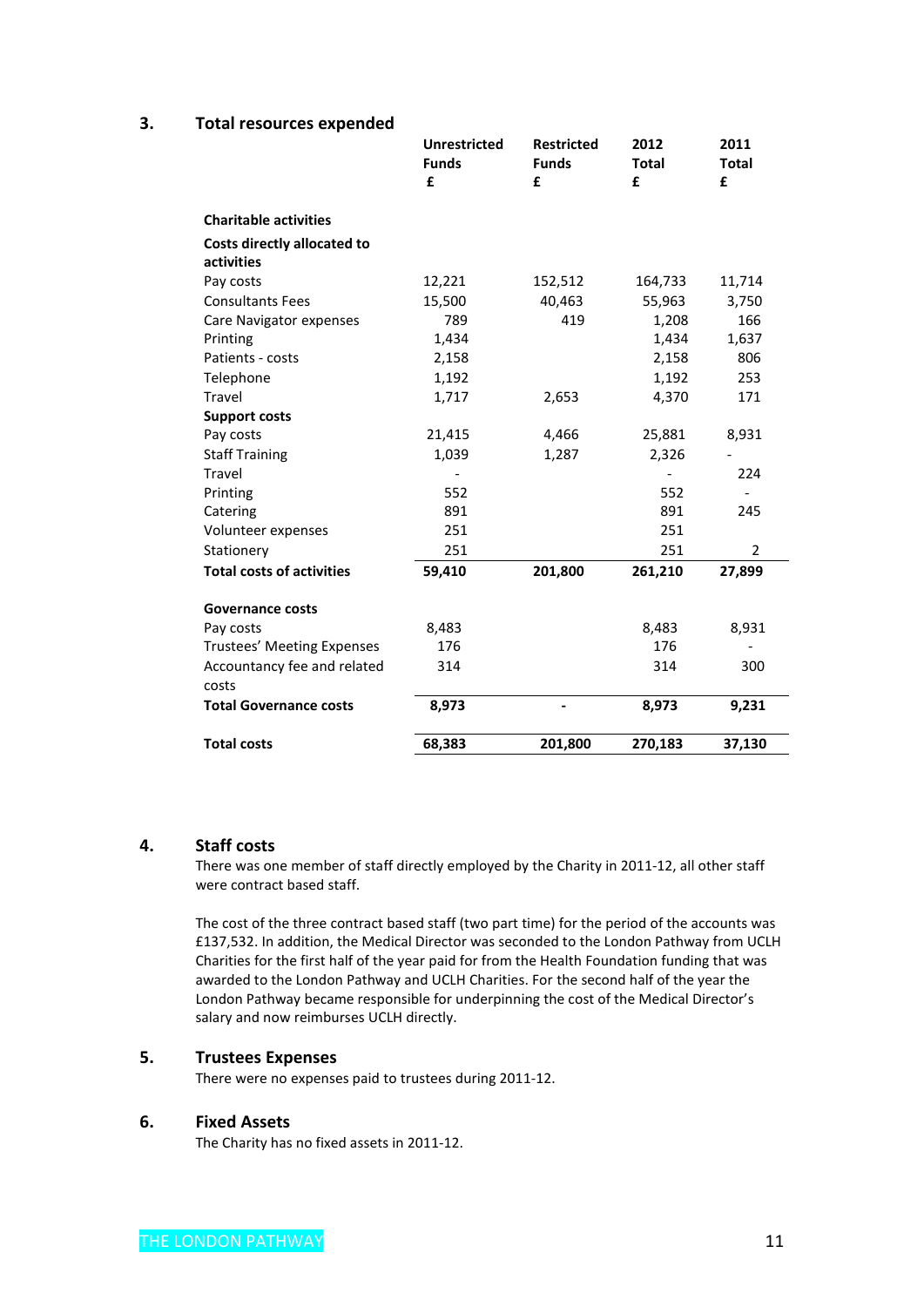### **7. Debtors and prepayments**

#### **Debtors: analysis of debtors falling due within one year**

| <b>UCLH Charities</b> | March 2012 instalment of Health Foundation | £48,283.75 |
|-----------------------|--------------------------------------------|------------|
|                       | Funding                                    |            |

#### **Prepayments:**

There are no prepayments as at 31 March 2012

### **8. Creditors: analysis of creditors falling due within one year**

| Trade creditors              | 44.154  |
|------------------------------|---------|
| Other creditors              | 13.085  |
| Accruals and deferred income | 189,634 |
| <b>Total creditors</b>       | 246.873 |

### **9. Unrestricted Funds**

|                                      | <b>Balance</b> | Incoming         | <b>Resources</b> | <b>Transfers</b>         | <b>Balance</b> |
|--------------------------------------|----------------|------------------|------------------|--------------------------|----------------|
|                                      | at<br>1/4/11   | <b>Resources</b> | Expended         | between<br>funds         | at<br>31/03/12 |
|                                      |                |                  |                  |                          |                |
|                                      |                |                  | f                |                          |                |
| <b>General unrestricted</b><br>funds | 22.637         | 83.324           | 68,383           | $\overline{\phantom{a}}$ | 37.578         |

### **10. Restricted Funds**

|                                | <b>Balance</b><br>at<br>1/4/11 | Incoming<br><b>Resources</b> | <b>Resources</b><br><b>Expended</b> | <b>Transfers</b><br>between<br>funds | <b>Balance</b><br>at<br>31/03/12 |
|--------------------------------|--------------------------------|------------------------------|-------------------------------------|--------------------------------------|----------------------------------|
|                                | £                              | £                            | £                                   | £                                    | £                                |
| <b>Brighton and Sussex</b>     | 7,450                          | 20,000                       | 27,450                              |                                      |                                  |
| University Hospitals NHS Trust |                                |                              |                                     |                                      |                                  |
| Barts and the London NHS       | 4,800                          | 24,000                       | 28,800                              |                                      |                                  |
| Trust                          |                                |                              |                                     |                                      |                                  |
| The Health Foundation via      |                                | 111,284                      | 111,284                             |                                      |                                  |
| <b>UCLH Charities</b>          |                                |                              |                                     |                                      |                                  |
| Worshipful Company of          |                                | 6,666                        | 6,666                               |                                      |                                  |
| Leathersellers                 |                                |                              |                                     |                                      |                                  |
| National Institute for Health  |                                | 27,600                       | 27,600                              |                                      |                                  |
| Research via Barts and the     |                                |                              |                                     |                                      |                                  |
| London NHS Trust               |                                |                              |                                     |                                      |                                  |
| <b>Total</b>                   | 12,250                         | 189,550                      | 201,800                             |                                      |                                  |

### **Brighton and Sussex University Hospitals NHS Trust**

**The purpose of the funding (£30,000) was to pay for a needs assessment for the London Pathway service at Brighton's hospital. The work started in February 2011 and continued into 2011/12. The final needs assessment was published in December 2011, and work is underway to introduce a controlled trial of the service funded by National Institute for Health Research in partnership with Barts and the London NHS Trust.**

#### **Barts and the London NHS Trust**

**The purpose of the funding (£30,000) was to pay for a needs assessment for the London Pathway service at the Royal London hospital. The work started towards the end of February 2011 and it continued in 2011/12. The final needs assessment was published in late summer 2011, and a fifteen months controlled trial funded by the National Institute for Health Research started on 1 December 2011.**